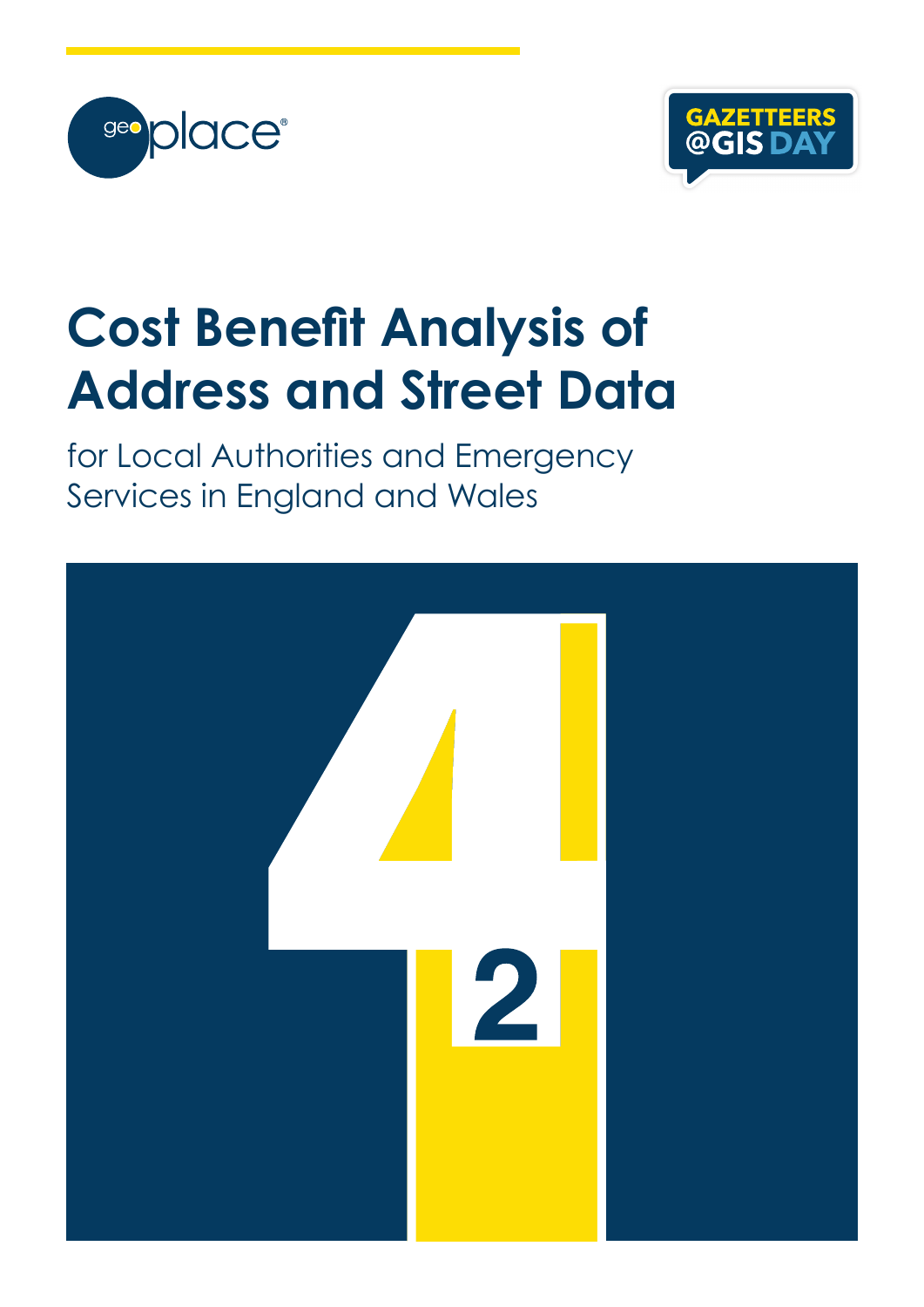GeoPlace commissioned an independent report on the financial impact of council produced address and street data on local authorities. The purpose of the research study was to provide a cost/benefit evaluation of the impact of the address and street data that GeoPlace collates from local authorities across England and Wales.

This document is an abridged version of the full 47 page report which is available at https://www.geoplace. co.uk/-/geoplace-identifies-impressive-4-return-on-every-1-spent-on-council-address-and-street-information

Each planning council has a Local Land and Property Gazetteer (LLPG) and a Custodian responsible for its maintenance. Likewise, each highways authority has a Local Street Gazetteer (LSG) and Custodian. The report focussed on the financial benefits for the council of knowing exactly where people and property are located for service delivery, and integration. Bringing services together saves money as it avoids duplication and provides greater intelligence about property at a granular level.

### **Cost Benefit Analysis**

The report authors, Consulting Where, undertook a rigorous Cost Benefit Analysis (CBA) - the most appropriate technique for deriving an estimate of Return on Investment (RoI) which can be expressed as "for each £1 Invested the return is £xx". Treasury Green Book advice is that CBA is the most robust approach for projects where results are as real and tangible, as is the case with this report.

The CBA collated all of the costs and the quantifiable benefits, adjusted for the value of money over time i.e. returns achieved at some future date are discounted to take into account the opportunity cost of having made an alternative investment.

### **Key findings from the report**

**Government investment in LLPGs and LSGs over the period 2010-5 has yielded a net benefit of approximately £86m in savings from reduced data duplication and integration, improved tax revenues, channel shift and route optimisation in waste management**

**Future net benefits from the same applications are likely to be in the region of £200m over the next 5 years. Based on the current rates of adoption, this represents a Return on Investment (RoI) or cost benefit ratio after discounting of 4:1**

**The return could be significantly higher if barriers to adoption, particularly access to funds, staff retention and improved national collaboration are addressed. We estimate this could be worth additional benefits of £20m over the next 5 years**

**National collaboration initiatives with potential to emulate the Department for Communities and Local Government (DCLG) waste partnership include shared gazetteer maintenance services, enhanced analysis for education, social services, public health and emergency services**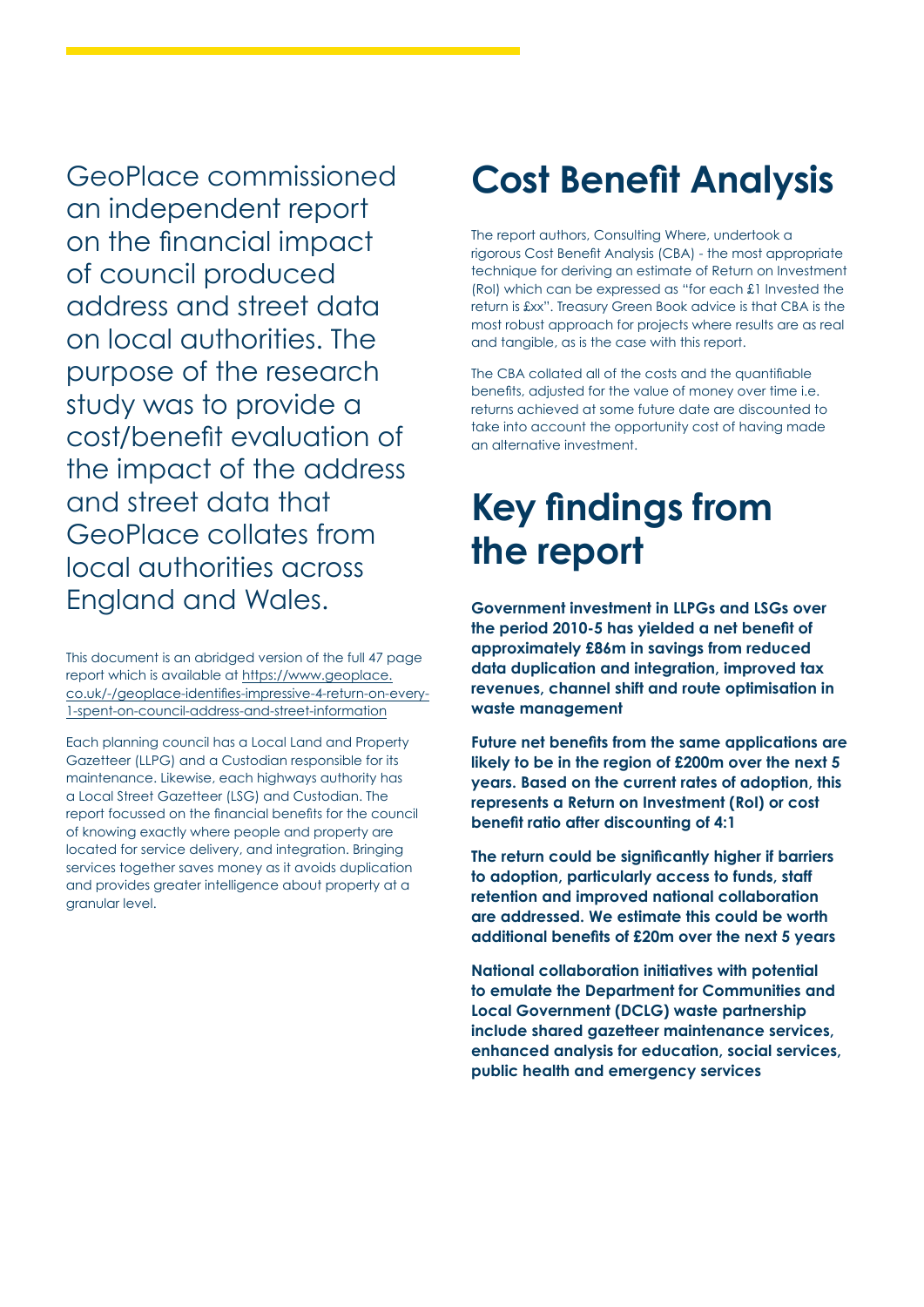### **Realised benefits & return on investment**

The report provided particular analysis of the three most widely implemented use cases of the LLPG and LSG to provide estimated net realised benefits:

- 1. Benefits from data sharing and integration using the UPRN, such as reduced data entry and automatic e-forms population.
- 2. Revenue and Benefit Analysis reducing benefits fraud and generating additional council tax revenue
- 3. Waste Management improvements through route optimisation
- 4. Channel Shift whereby web services are reducing face to face and telephone contact

The CBA is expressed in financial terms. However, associated qualitative benefits discovered during the study were also reported. These qualitative benefits, although difficult to express in financial terms, may be politically, socially or environmentally significant. A structured segmentation of benefit types is illustrated below.



### **Using the data within the business**

The report illustrated a number of examples of how the gazetteers are used within different service areas within councils to gain a financial return or make savings in service delivery.

- Planning and Development neighbour notification, local plan revision, planning consultations, local land charges
- Highways and Transport streetworks planning / permits, optimising inspection routes. gritting, service interruption notices
- Revenue and Benefits Identifying fraud, missing council tax or non-domestic rates collection
- Corporate Services Strategic planning, executive dashboard, gathering evidence for decision making, members support
- Social Services troubled families, home visits, neighbourhood analysis
- Street Scene reporting problems, graffiti, work order management, management reporting
- Property Services asset management, property sale / purchases, neighbour notification, shared office space
- Environmental Services illegal tipping, commercial premises licensing
- Customer Services identifying location, analysis of calls, CRM improvement, service interruption notices, opinion surveys
- Waste Management refuse collection, recycling, minimising land fill, garden and trade waste
- Public Safety including contingency planning, evacuation plans
- Education student registration, school place allocation, school transport, catchment areas
- Electoral Management electoral roll management, polling district demarcation, polling station
- Public health joint strategic needs assessment, drug and alcohol services, NHS liaison
- Emergency services -fire safety checks for vulnerable people. co-despatch trials between ambulance and fire services